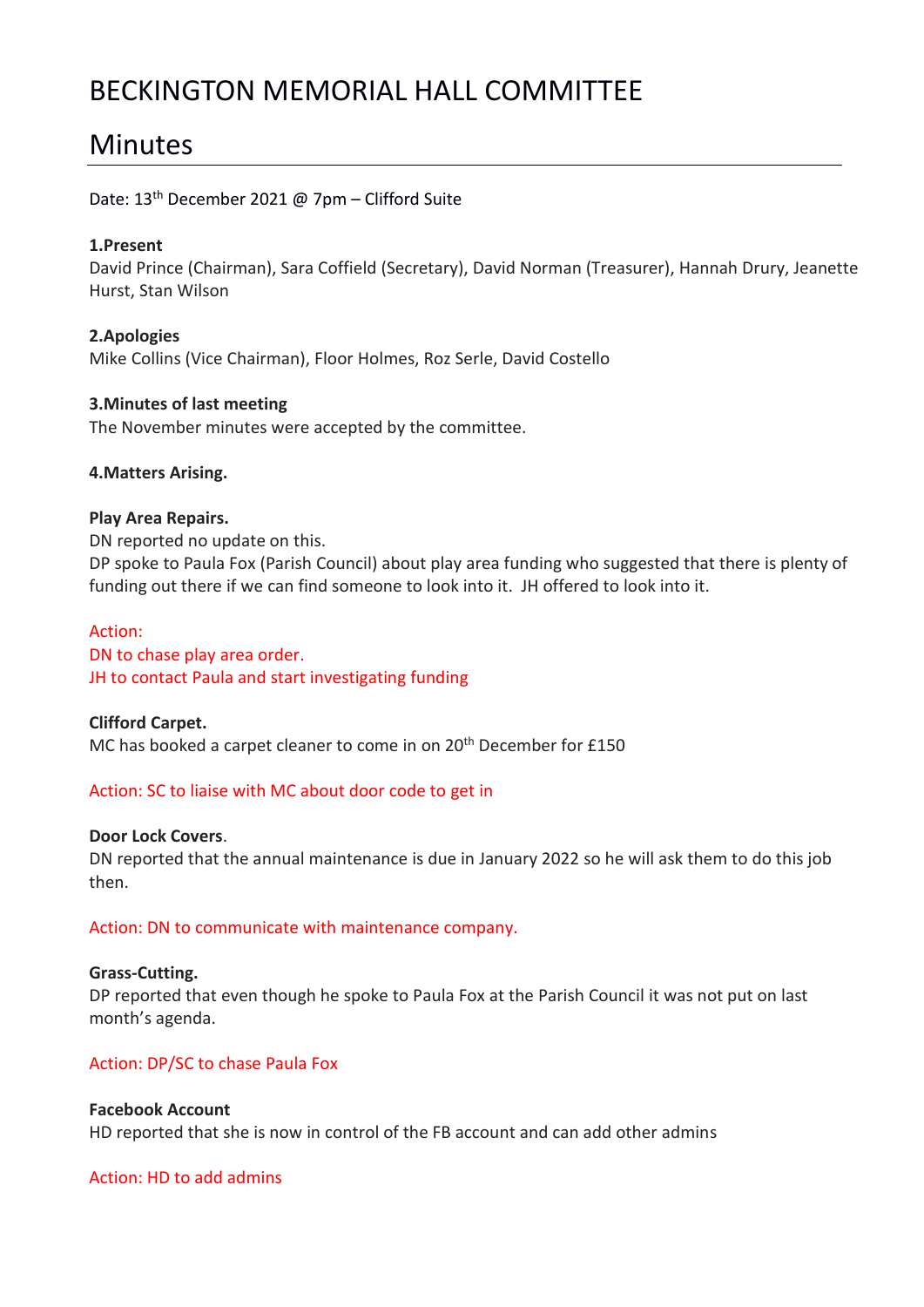## **5. Finance - Monthly Report.**

DN reported that the finances are looking healthy with a few bills yet to pay. Income slightly less than Outgoings.

The 200 Club Draw was called.

## **Deposits for Parties**

DN has pulled out every booking in 2019 which could be considered a party (approx. 80 bookings) and reported that not tidying up is the biggest problem. The committee questioned whether to install security cameras?

Action: DN's email of the 12<sup>th</sup> Dec listing "parties" should be given consideration over the Christmas break and discussed again at January meeting. Meanwhile DN will look at costs of surveillance cameras.

**6.Events.** 

## **Jubilee June 2012**

JH has asked Jo Casey if she knows of anything happening in the village and she doesn't

# Action: DP to contact Maria Beaven (deputy church warden)

## **Fireworks**

DP reported no progress on things.

## Action: DP to chase Peter from Wiltshire Fireworks in time for an event on 5<sup>th</sup> November next year.

## **Panto Feedback**

FH reported (by email) that "the panto went really well this year, although some of us have contracted covid over the weekend fortunately as far as I know with mild symptoms/illness.

As a sneak preview only, the extra matinee we put on has raised a little over £1250 - a good year. I will prepare books for next year and finalise with our subcommittee and have them to you in our next meeting in January or February."

## **7. Network.**

JH: Next edition – Feb 2022 (deadline  $20<sup>th</sup>$  Jan)

**8. Meetings 2022 - Jan 10, Feb 14, March 14, April 11, May 9, June 13, July 11, August 8, Sept 12, Oct 9, AGM 24/10, Nov. 14 and Dec. 12** Action: SC to verify dates in calendar

## **10. AOB Alcohol Permission:**

*Sunday 19th Dec - Christmas Party Approved*

*Community Christmas lunch – 25th Dec - cancelled*

*2/1/22 - Ruby Wedding Celebration with Mrs B's Catering Approved*